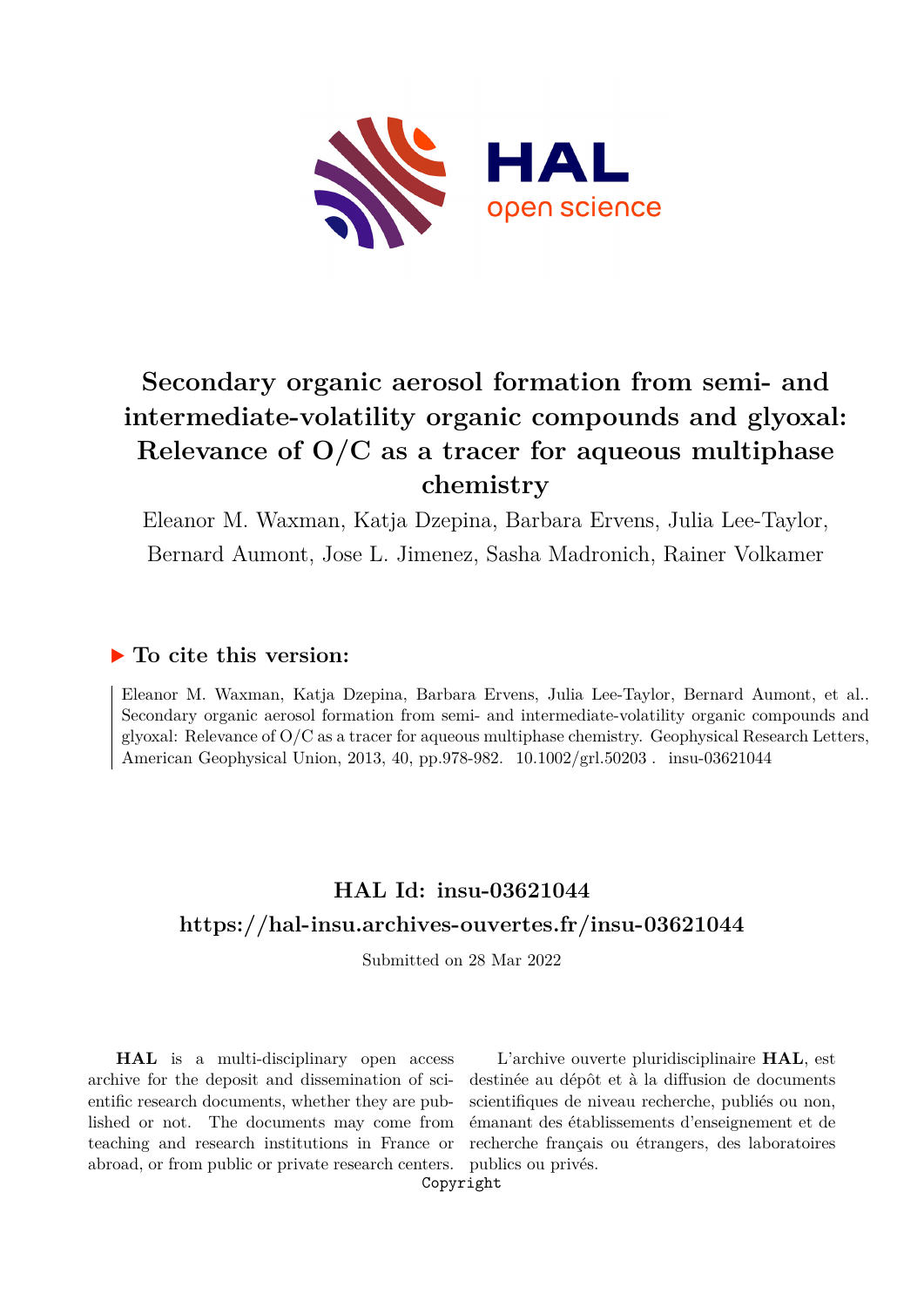## Secondary organic aerosol formation from semi- and intermediatevolatility organic compounds and glyoxal: Relevance of O/C as a tracer for aqueous multiphase chemistry

Eleanor M. Waxman,<sup>1,2</sup> Katja Dzepina,<sup>3</sup> Barbara Ervens,<sup>2,4</sup> Julia Lee-Taylor,<sup>5</sup> Bernard Aumont,<sup>6</sup> Jose L. Jimenez,<sup>1,2</sup> Sasha Madronich,<sup>5</sup> and Rainer Volkamer<sup>1,2</sup>

Received 24 December 2012; revised 26 January 2013; accepted 27 January 2013; published 7 March 2013.

[1] The role of aqueous multiphase chemistry in the formation of secondary organic aerosol (SOA) remains difficult to quantify. We investigate it here by testing the rapid formation of moderate oxygen-to-carbon (O/C) SOA during a case study in Mexico City. A novel laboratorybased glyoxal-SOA mechanism is applied to the field data, and explains why less gas-phase glyoxal mass is observed than predicted. Furthermore, we compare an explicit gasphase chemical mechanism for SOA formation from semiand intermediate-volatility organic compounds (S/IVOCs) with empirical parameterizations of S/IVOC aging. The mechanism representing our current understanding of chemical kinetics of S/IVOC oxidation combined with traditional SOA sources and mixing of background SOA underestimates the observed O/C by a factor of two at noon. Inclusion of glyoxal-SOA with O/C of 1.5 brings O/C predictions within measurement uncertainty, suggesting that field observations can be reconciled on reasonable time scales using laboratory-based empirical relationships for aqueous chemistry. Citation: Waxman, E. M., K. Dzepina, B. Ervens, J. Lee-Taylor, B. Aumont, J.-L. Jimenez, S. Madronich, and R. Volkamer (2013), Secondary organic aerosol formation from semi- and intermediate-volatility organic compounds and glyoxal: Relevance of O/C as a tracer for aqueous multiphase chemistry, Geophys. Res. Lett., 40, 978–982, doi:10.1002/grl.50203.

## 1. Introduction

[2] Initially, models predicted secondary organic aerosol (SOA) formation from the gas-phase oxidation of specific precursor volatile organic compounds (VOCs) whose product saturation vapor pressures are low enough to partition

©2013. American Geophysical Union. All Rights Reserved. 0094-8276/13/10.1002/grl.50203

to the aerosol phase [Seinfeld and Pankow, 2003]. This framework for SOA formation now includes semivolatile and intermediate volatility organic compounds (S/IVOCs) [Robinson et al., 2007; Grieshop et al., 2009]. Inclusion of S/IVOCs significantly improved predictions of SOA mass in polluted areas [Dzepina et al., 2009, 2011; Hodzic et al., 2010; Lee-Taylor et al., 2011], but reveals shortcomings in predicting chemical properties such as the atomic oxygen-tocarbon ratio (O/C ratio) on short aging time scales [Dzepina et al., 2009].

[3] During the Mexico City Metropolitan Area (MCMA-2003) case study on 9 April 2003, rapid SOA formation produced significantly more aerosol mass than expected [Volkamer et al., 2006], which was mostly attributed to the rapid aging of S/IVOCs [Dzepina et al., 2009]. Simultaneously, less gas-phase glyoxal was observed than predicted by a gas-phase mechanism that did not consider particle-phase partitioning or processing [*Volkamer et al.*, 2007]. It was hypothesized that this imbalance could be due to SOA formation from glyoxal because it is highly soluble and quite reactive in the aqueous phase. Glyoxal is likely to add to SOA through multiphase reactions where it can contribute a small amount of mass with a very high O/C ratio due to its ability to form low-volatility, high molecular weight products in the aerosol aqueous phase [e.g. Volkamer et al., 2009; Hennigan et al., 2009; Lim et al., 2010; Ervens et al., 2011].

[4] Oxygen-to-carbon ratios are primarily used as a metric for relating organic aerosol (OA) chemical composition to aerosol age, hygroscopicity, and volatility [Ng et al., 2007; Jimenez et al., 2009]. However, they can also provide a means to test our process level understanding of SOA formation mechanisms. During this case study the observed O/C from oxygenated organic aerosol (OOA) was significantly higher than predicted [*Dzepina et al.*, 2009]. This imbalance is currently not understood, and no previous attempts have been made to understand O/C based on a molecular modeling perspective of SOA. Here we compare the O/C time evolution as measured by aerosol mass spectrometry (AMS) to results from a molecular modeling perspective to test our mechanistic understanding of SOA formation, including—for the first time—treatment of both S/IVOC gas-phase and aerosol multiphase chemical reactions.

## 2. Description of Model Approaches

### 2.1. Chemical Mechanism of Glyoxal Reactions in Aerosol Water

[5] To predict the amount of SOA formed from glyoxal, we apply an observationally-constrained box model that simulates

All supporting information may be found in the online version of this article. <sup>1</sup>Department of Chemistry and Biochemistry, University of Colorado Boulder, 215 UCB, Boulder, Colorado, 80309, USA. <sup>2</sup>

<sup>&</sup>lt;sup>2</sup>CIRES, University of Colorado Boulder, 216 UCB, Boulder, Colorado, 80309, USA.

<sup>&</sup>lt;sup>3</sup>Department of Chemistry, Michigan Technological University, 1400 Townsend Dr., Houghton, Michigan, 49931, USA.

Chemical Sciences Division, NOAA/ESRL, 325 Broadway, Boulder, Colorado, 80305, USA.

National Center for Atmospheric Research, P.O. Box 3000, Boulder, Colorado, 80307, USA.

LISA, UMR CNRS/INSU 7583, Université Paris Est Créteil et Université Paris Diderot, Créteil, France.

Corresponding author: R. Volkamer, University of Colorado Boulder, Department of Chemistry, 215 UCB, Boulder, CO 80309 USA. (rainer.volkamer@colorado.edu)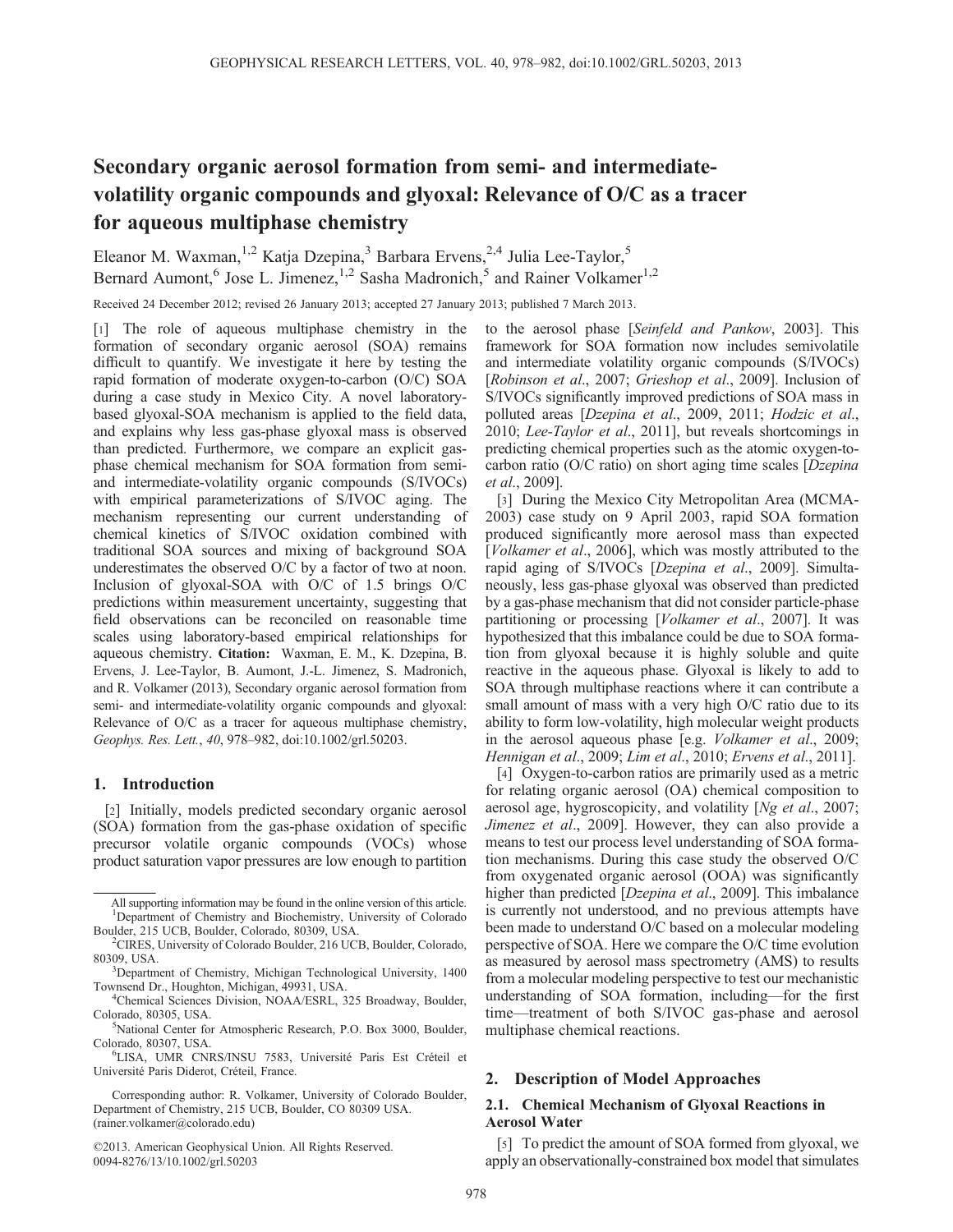processing of glyoxal in aerosol water based on a laboratoryderived glyoxal-SOA (GLY-SOA) mechanism [Ervens and Volkamer, 2010]. We constrain the model with ambient measurements from 9 April 2003 in Mexico City to determine if glyoxal uptake and aqueous-phase processing can explain the glyoxal imbalance from MCMA-2003.

[6] Secondary organic aerosol formation is represented in the model as a surface-limited uptake process, bulk-phase reactions, or a combination of the two [see Ervens and Volkamer, 2010, Figure 1]. Briefly, the mechanism includes partitioning of glyoxal into aerosol water based on its Henry's law constant and explicit hydration reactions to form the monohydrate and dihydrate using the kinetic and equilibrium constants derived by Ervens and Volkamer [2010]. This results in a very high effective Henry's law value of  $4.2 \times 10^{5}$  M/atm [*Ip et al.*, 2009]. These species then become part of an organic aqueous phase where they undergo further processing, including oligomerization and reactions with OH and ammonium. Sensitivity studies were carried out that varied the mass accommodation coefficient  $\alpha$ (physical uptake parameter), reactive uptake coefficient  $\gamma$ (includes aqueous phase reactivity), OH-radical concentration, Henry's law constant for unhydrated glyoxal (H), and SOA hygroscopicity k. The model parameters, ambient observa-tions used as model constraints, and predicted GLY-SOA mass from individual simulations are shown in Table S1 and further model details are included in the Supporting Information.

#### 2.2. Chemical Mechanisms of S/IVOC Aging

[7] The representation of gas-phase S/IVOC aging to date is largely based on empirical parameterizations, except for the few mechanisms that utilize explicit chemistry such as GECKO-A (Generator of Explicit Chemistry and Kinetics of Organics in the Atmosphere) [Aumont et al., 2005; Camredon et al., 2007] or the near-explicit Leeds Master Chemical Mechanism [Bloss et al., 2005]. Empirical representations such as the volatility basis set (VBS) prescribe oxygen addition and volatility decreases for each gas phase oxidation step. Two prominent VBS approaches to S/IVOC aging, Robinson et al. [2007] (ROB) and Grieshop et al. [2009] (GRI), are treated as described above and used here as done in Dzepina et al. [2009]. The major differences between these two approaches are that ROB uses an OH rate constant of  $4.0 \times 10^{-11}$  cm<sup>3</sup> molec<sup>-1</sup> s<sup>-1</sup>, an oxygen addition of 1.075 per generation, and the volatility of a compound is shifted by one bin, while GRI uses an OH rate constant of  $2.0 \times 10^{-11}$  cm<sup>3</sup> molec<sup>-1</sup> s<sup>-1</sup>, an oxygen addition of 1.4 per generation, and compounds are shifted by two volatility bins [Robinson et al., 2007; Grieshop et al., 2009].

[8] We compare these parameterizations with a third mechanism, GECKO-A, which uses an explicit molecular-based approach to S/IVOC oxidation and gas-particle partitioning. GECKO-A self-generates chemical mechanisms via structure-activity relationships based on our current understanding of gas-phase chemistry and kinetics. S/IVOCs are oxidized by  $OH, O<sub>3</sub>, and NO<sub>3</sub>; peroxy radical intermediates react with$ NO,  $NO<sub>2</sub>$ ,  $NO<sub>3</sub>$ ,  $HO<sub>2</sub>$ , or  $RO<sub>2</sub>$ , and alkoxy radicals react with  $O<sub>2</sub>$  and undergo isomerization and decomposition reactions [Aumont et al., 2005; Camredon et al., 2007]. As in *Lee-Taylor et al.* [2011], the mechanism presented here uses *n*-alkanes to represent all S/IVOC precursors.



Figure 1. Comparison of temporal evolution of GLY-SOA as predicted by the model with that calculated from the measured glyoxal imbalance. (A) GLY-SOA mass shown for five cases: bulk processes using H for dilute aqueous phase (red) and aerosol water (orange), surface processes using Mexico City-derived uptake coefficients  $(\gamma)$  (blue), results from a bulk process using time-resolved  $\alpha$  and  $\gamma$  (black, see Supporting Information), and results from including a surface process with no bulk reactions and a bulk reaction with no surface process (green). Grey circles denote the glyoxal imbalance from *Volkamer et al.* [2007]. (B) Difference (%) between Aerosol Liquid Water Content (ALWC, black), wet aerosol surface area (red), and wet aerosol volume (green) between the hygroscopic and non-hygroscopic SOA cases. (C) Input data for temperature, pressure, and RH.

## 2.3. Calculation of the O/C Ratio of the Organic Aerosol Fraction

[9] All O/C ratios discussed herein are atomic, and all simulations begin at midnight Central Daylight Time (local time). We use four components to calculate the total SOA O/C ratios: (1) background SOA (BG-SOA), OOA measured before sunrise which is either present at night or results from mixing in from the residual layer aloft in the morning [Dzepina et al., 2009]; (2) VOC SOA (V-SOA), predicted from gas-phase precursor measurements of, e.g., single-ring aromatics, as described by *Dzepina et al.* [2009]; (3) S/IVOC-SOA (SI-SOA) predicted from VBS parameterizations of emissions of  $C_{\geq 11}$  according to the oxidation parameterizations of ROB or GRI, or the GECKO-A oxidation mechanism; and (4) glyoxal SOA (GLY-SOA), as described in section 2.1. The O/C ratios for V-SOA and the ROB and GRI SI-SOA are taken from the literature and previous model results [Robinson et al., 2007; Grieshop et al., 2009; Dzepina et al., 2009]. The O/C ratios for GECKO-A SI-SOA and GLY-SOA are calculated in situ, and the O/C for BG-SOA was measured in Mexico City (see Supporting Information). We perform a second O/C comparison for total OA that also includes hydrocarbon-like organic aerosol (HOA) measured by the AMS, or primary organic aerosol (POA) calculated from GECKO-A. This second analysis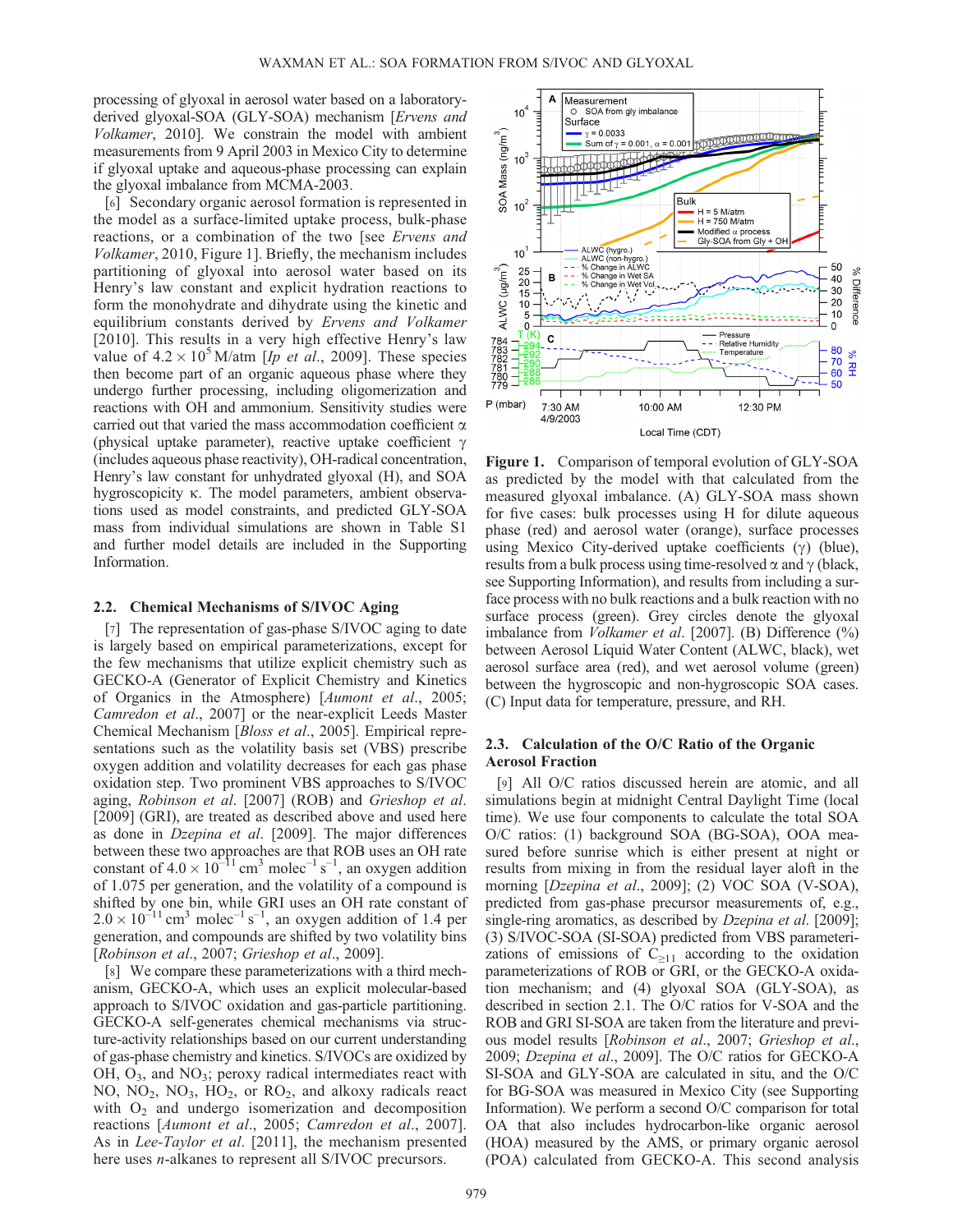thus avoids the possibility of bias from comparing the SOA surrogate "OOA" to SOA predictions by models.

## 3. Model Results and Discussion

## 3.1. Modeled GLY-SOA Formation in Mexico City

[10] The difference between the gas-phase glyoxal predicted to be formed in Mexico City and the amount actually measured is termed the glyoxal imbalance, which was hypothesized to be due to particle uptake [Volkamer et al., 2007]. The amount of GLY-SOA predicted by our laboratory-based mechanism can explain our previous estimate of the imbalance on similar time scales to those measured in Mexico City (Figure 1). The temporal evolution of the predicted GLY-SOA shows a very different time trace depending on whether a bulk process or a surface process is represented in the box model. Calculations using a surface-limited process match the shape of the imbalance better than calculations using bulk phase reactions, with best agreement for  $\gamma = 0.0033$ . The rate of glyoxal uptake to aerosols is generally compatible with lab-<br>oratory-measured  $\gamma$  values. The optimum  $\gamma$  of 0.0033 is slightly lower than the  $\gamma$  of 0.0037 derived in *Volkamer* slightly lower than the  $\gamma$  of 0.0037 derived in *Volkamer et al.* [2007] to account for the previously neglected water uptake by the organic fraction of the aerosols. Similar  $\gamma$  values have been observed in chamber experiments; *Liggio et al.* [2005] and *Trainic et al.* [2011] show comparable aerosol mass growth rates. The kinetics of glyoxal mass transfer can vary by several orders of magnitude between laboratory experiments [Kroll et al., 2005; Galloway et al., 2011; Nakao et al., 2012]; the reasons for this variability are as of yet unclear. In our case study, about 1 in every 300 collisions of glyoxal with surfaces of the metastable particles on average results in uptake.

[11] The product distribution from glyoxal reactions in the bulk aerosol changes as a function of time of day (see Table S1). Reactions with ammonium increase in relative importance over OH radical reactions in the later morning, due to increasing NH<sub>4</sub> aerosol mass (see Figure S1A). The product distribution is most sensitive to the H value for glyoxal and particle pH, and it only weakly depends on gas-phase OH radical concentrations. The SOA mass formed from OH radical reactions with glyoxal in the aqueous phase is added as a dashed orange line in Figure 1 and accounts at maximum for 5.5% of the GLY-SOA. Gas-phase OH is the only OH source considered in particles during these model runs (Figure S2). Additional radical sources are not considered, but may result from organic photochemistry in aerosol water [Volkamer et al., 2009; Monge et al., 2012]. With increasing H and pH, the ammonium reaction gains in relative importance because the  $NH<sub>4</sub><sup>+</sup>$  availability is not mass transfer limited; at lower H the OH-radical reaction is relatively more important. The rate constant of glyoxal with  $NH<sub>4</sub><sup>+</sup>$  is a strong function of pH [*Noziere et al.*, 2009], which is constant ( $pH \sim 4$ ) during this case study based on thermodynamic modeling using ISORROPIA [Volkamer et al., 2007] constrained by aerosol composition and gas-phase ammonia measurements. The aerosol composition on 9 April [Salcedo et al., 2006] compares closely to other days, when the pH is slightly higher [San Martini et al., 2006]. Reaction channels other than  $NH<sub>4</sub><sup>+</sup>$  gain in relative importance at lower pH, where the overall rate of GLY-SOA formation is lower than at high pH. Our results apply to the conditions in Mexico City, and a similar analysis in other

urban environments will need to characterize parameters including H, pH, LWC, and aerosol phase state, which all influence the rate of GLY-SOA formation.

## 3.2. Comparison of Model SOA O/C and Mass with Measurements

[12] The SOA formed from S/IVOC oxidation is predicted to dominate overall SOA mass. Comparable SI-SOA amounts are predicted from ROB and GECKO-A simulations (Figure 2). GRI results in the highest SI-SOA mass and O/C predictions, consistent with previous work [Dzepina et al., 2011]. The sum of HOA measured by AMS (or POA predicted by the GECKO-A model), BG-SOA, V-SOA, GLY-SOA, and either ROB or GECKO-A is very close to the OA mass measured by the AMS, while using GRI as the SI-SOA component significantly over-estimates OA mass (Figure 2b).

[13] Figure 2a compares the O/C ratio of the individual OA components. For an integral OH exposure over the time period of 7 A.M. to 2 P.M. (up to  $4.5 \times 10^6$  molecules/cm<sup>3</sup> as shown in Figure S3-F) and defined as  $\int$ [OH]dt, of  $1.8 \times 10^{10}$  molec cm<sup>-3</sup> s  $(4.7 \times 10^{10}$  molec cm<sup>-3</sup> s) at 11 am (2 pm), the O/C ratios are 0.5 (0.6), 0.11 (0.16) and 0.12 (0.13) for the GRI, ROB and GECKO-A SOA components, respectively. GECKO-A shows the slowest rate of O/C increase among these three aging mechanisms: at 9 A.M., the O/C is 0.12 and O/C has increased by 10% at 2 P.M. In contrast, the O/C predicted from ROB doubles from 0.082 at  $7 A.M.$  to  $0.16$  by  $2 P.M.,$  and the GRI O/C is 0.43 at 7 A.M., and increases by 40% by 2 P.M. The slow rate of O/C increase from GECKO-A SI-SOA extends to longer aging time scales as well  $(O/C<sub>SOA,C16</sub> < 0.25$  at  $\int [OH]dt=$  $1.7 \times 10^{11}$  molec cm<sup>-3</sup> s) [*Aumont et al.*, 2012], generally consistent with laboratory observations [Lambe et al., 2012].

[14] Predicted OA O/C is compared to observations in Figure 2c. For the solid lines, four components (BG-SOA, V-SOA, SI-SOA, and POA) are used to calculate O/C for three cases that differ only in the SI-SOA parameterization: Case 1 (ROB), Case 2 (GRI), and Case 3 (GECKO-A). In the absence of GLY-SOA, Case 2 overestimates both SOA mass and O/C, and this VBS parameterization is therefore deemed unrealistic. Cases 1 and 3 underestimate the AMSmeasured O/C ratio. The dashed lines in Figure 2c show the predicted O/C when the contribution of GLY-SOA (section 2.1) is included, using a GLY-SOA O/C of 1.5, which was selected as close to the middle of the range of O/C values of 1 to 1.8 observed in laboratory studies [Lim et al., 2010; Chhabra et al., 2010; Lee et al., 2011]. With the addition of GLY-SOA better agreement is observed between Cases 1 and 3 and the AMS data. Sensitivity studies indicate that the total SOA O/C is rather insensitive to BG-SOA in the afternoon. BG-SOA transport thus cannot explain the O/C mismatch, discussed further in the Supporting Information. A similar analysis was done comparing total SOA only, and shows similar results (see Figure S6 and Supporting Information).

[15] Accurate predictions of aerosol O/C are important for estimating the magnitude of climate change. O/C shows a strong linear correlation with aerosol hygroscopicity [Jimenez et al., 2009; Chang et al., 2010]. As O/C increases, the aerosol becomes more hygroscopic, and thus larger due to water absorption. This results in a lower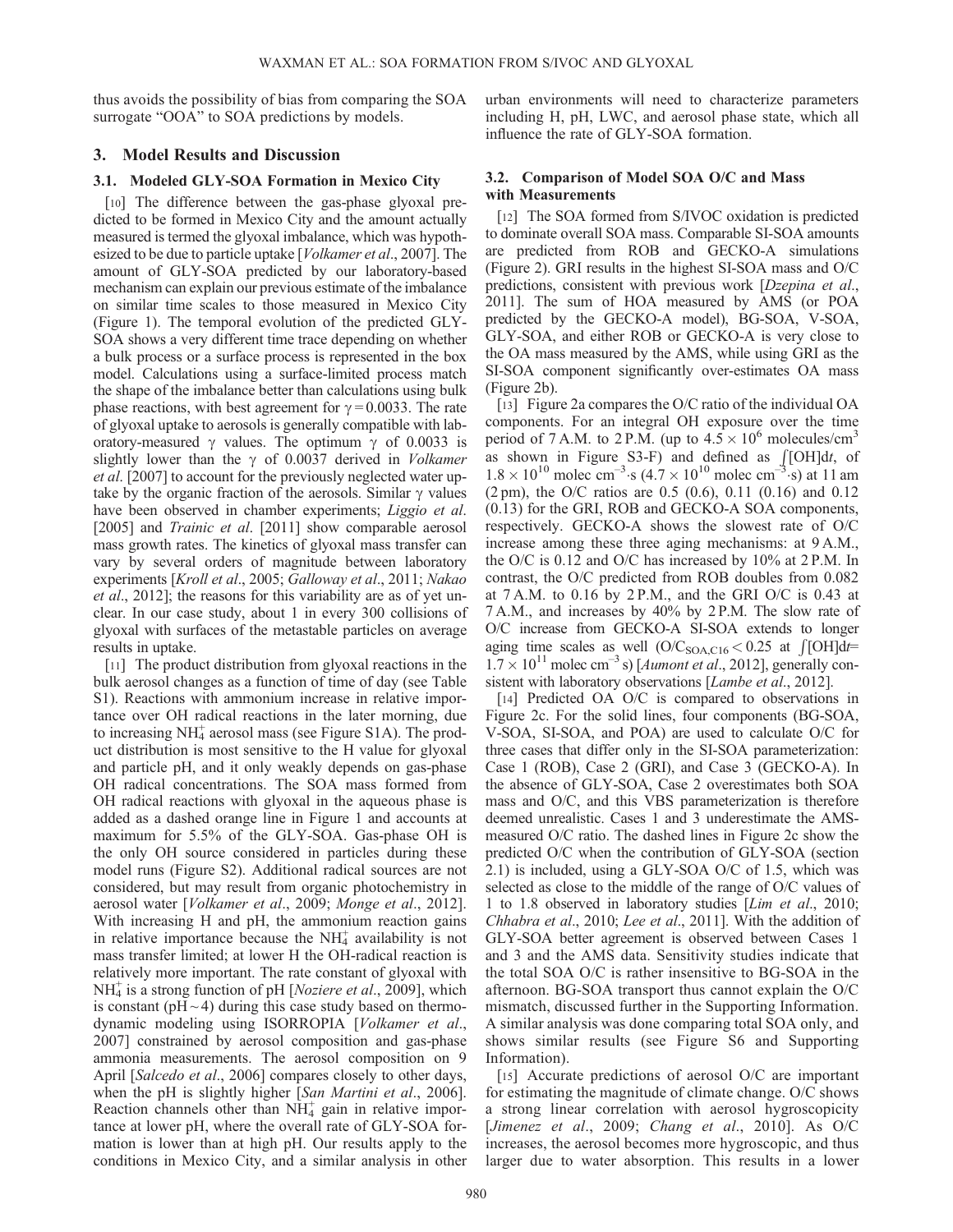

Figure 2. Comparison of measured and predicted O/C for different mechanisms. (A) Time-dependent O/C ratios for each OA component. (B) Temporal evolution of predicted OA mass for each component. The sum of HOA + BG-SOA + V-SOA + GLY-SOA + ROB SI-SOA or GECKO-A SOA matches the value of the measured OA mass, but GRI SI-SOA overestimates. (C) Comparison between O/C ratios measured in Mexico City and predicted by the mechanisms as described in section 2.3. Green lines: includes GRI SI-SOA; blue lines: includes ROB SI-SOA; turquoise lines: includes GECKO-A SOA from  $C_{\geq 11}$  species. Solid lines: BG-SOA + V-SOA + SI-SOA but no GLY-SOA. Dashed lines: include GLY-SOA with an O/C of 1.5.

critical supersaturation at which the aerosol can behave as a cloud condensation nuclei [Petters and Kreidenweis, 2007]. There is additional evidence that the aerosol O/C is correlated with aerosol scattering cross-sections [Cappa et al., 2011]. Thus, accurately modeling aerosol O/C is important not only to test our understanding of SOA formation mechanisms, but also for predictions of the aerosol direct effect (scattering incident radiation) and the aerosol indirect effect (cloud formation).

## 4. Conclusions and Outlook

[16] For the first time, the glyoxal imbalance from *Volkamer* et al. [2007] was evaluated using a laboratory-based model. A surface-limited process is found to best reproduce the time evolution of the glyoxal imbalance with an uptake coefficient,  $\gamma = 0.0033$ , consistent with laboratory data [Liggio et al., 2005; Trainic et al., 2011]. For the bulk reaction case, the GLY-SOA product distribution depends strongly on the Henry's law constant of glyoxal and particle pH, and less on the gas-phase OH radical concentration. When the only source for aqueous phase OH radicals is transfer from the gas-phase, the SOA mass formed from aqueous phase OH radical reactions is very small (≤5% of GLY-SOA); additional radical sources from organic photochemistry are likely [Volkamer et al., 2009; Monge et al., 2012]. The dominant GLY-SOA formation route in the model is from the

catalytic reaction with  $NH_4^+$  at the elevated particle pH in Mexico City (Table S1).

[17] Although S/IVOCs are predicted to contribute most (50–70%) of the SOA mass, the comparison of different S/IVOC aging schemes gives little confidence in predicting the observed O/C ratio over aging times equivalent to  $4.7 \times 10^{10}$  molec cm<sup>-3</sup> s OH exposure (~ 4.3 h at [OH] =  $3 \times 10^6$  molec cm<sup>-3</sup>). The GECKO-A model was found to produce SI-SOA with substantial mass yields, but mostly in a reduced state  $(O/C < 0.13)$  that does not match the highly oxygenated OA component typically found in situ. The sum of SI-SOA, V-SOA, and BG-SOA can account for only about half the observed O/C during the afternoon. These results suggest a gap in our understanding of the gas phase oxidation and/or efficient chemistry occurring in the condensed phase. We conclude that aqueous phase processing helps to explain the observed time evolution of aerosol O/C on rapid time scales similar to those observed in Mexico City. While GLY-SOA alone can only explain 30–50% of the O/C gap, glyoxal serves as an indicator for other soluble molecules that may undergo multiphase chemistry (e.g. methyl glyoxal, glycolaldehyde). More laboratory work is needed to identify reaction products from glyoxal and other soluble molecules that undergo aqueous multiphase chemistry, in particular to constrain their gas/aqueous phase partitioning, pH, ALWC, and aerosol phase state dependence of the rate of SOA formation.

[18] **Acknowledgments.** E.M.W. is the recipient of an NSF graduate fellowship. R.V. acknowledges financial support from US National Science Foundation CAREER award (ATM-0847793), and US Department of Energy, Office of Science award DE-SC0006080. B.E. acknowledges support from NOAA's Climate Goal. J.L.T. and S.M. were supported in part by grant DE-FG02-ER65323 from the US Department of Energy Office of Science. The National Center for Atmospheric Research is sponsored by the National Science Foundation. B.A. acknowledges support from the primequal program of the French Ministry of Ecology, Sustainable Development and Energy. We thank P. Ziemann for insightful discussions.

#### References

- Aumont, B., S. Szopa, and S. Madronich (2005), Modelling the evolution of organic carbon during its gas-phase tropospheric oxidation: development of an explicit model based on a self generating approach, Atmos. Chem. Phys., 5, 2497–2517.
- Aumont, B., et al. (2012), Modeling SOA formation from the oxidation of intermediate volatility n-alkanes, Atmos. Chem. Phys., 12, 7577–7589.
- Bloss, C., et al. (2005), Development of a detailed chemical mechanism (MCMv3.1) for the atmospheric oxidation of aromatic hydrocarbons, Atmos. Chem. Phys., 5, 641–664.
- Camredon, M., et al. (2007), The SOA/VOC/NOx system: an explicit model of secondary organic aerosol formation, Atmos. Chem. Phys., 7, 5599-5610.
- Cappa, C. D., D. L. Che, S. H. Kessler, J. H. Kroll, and K. R. Wilson (2011), Variations in organic aerosol optical and hygroscopic properties upon heterogeneous OH oxidation, Geophys. Res. Lett., 116, D15204.
- Chang, R. Y., et al. (2010), The hygroscopicity parameter (K) of ambient organic aerosol at a field site subject to biogenic and anthropogenic influences: relationship to degree of aerosol oxidation, Atmos. Chem. Phys., 10, 5047–5064.
- Chhabra, P. S., R. C. Flagan, and J. H. Seinfeld (2010), Elemental analysis of chamber organic aerosol using an aerodyne high-resolution aerosol mass spectrometer, Atmos. Chem. Phys., 10, 4111–4131.
- Dzepina, K., et al. (2009), Evaluation of recently-proposed secondary organic aerosol models for a case study in Mexico City, Atmos. Chem. Phys., 9, 5681–5709.
- Dzepina, K., et al. (2011), Modeling the multiday evolution and aging of secondary organic aerosol during MILAGRO 2006, Environ. Sci. Technol., 45, 3496–3503.
- Ervens, B., B. J. Turpin, and R. J. Weber (2011), Secondary organic aerosol formation in cloud droplets and aqueous particles (aqSOA): a